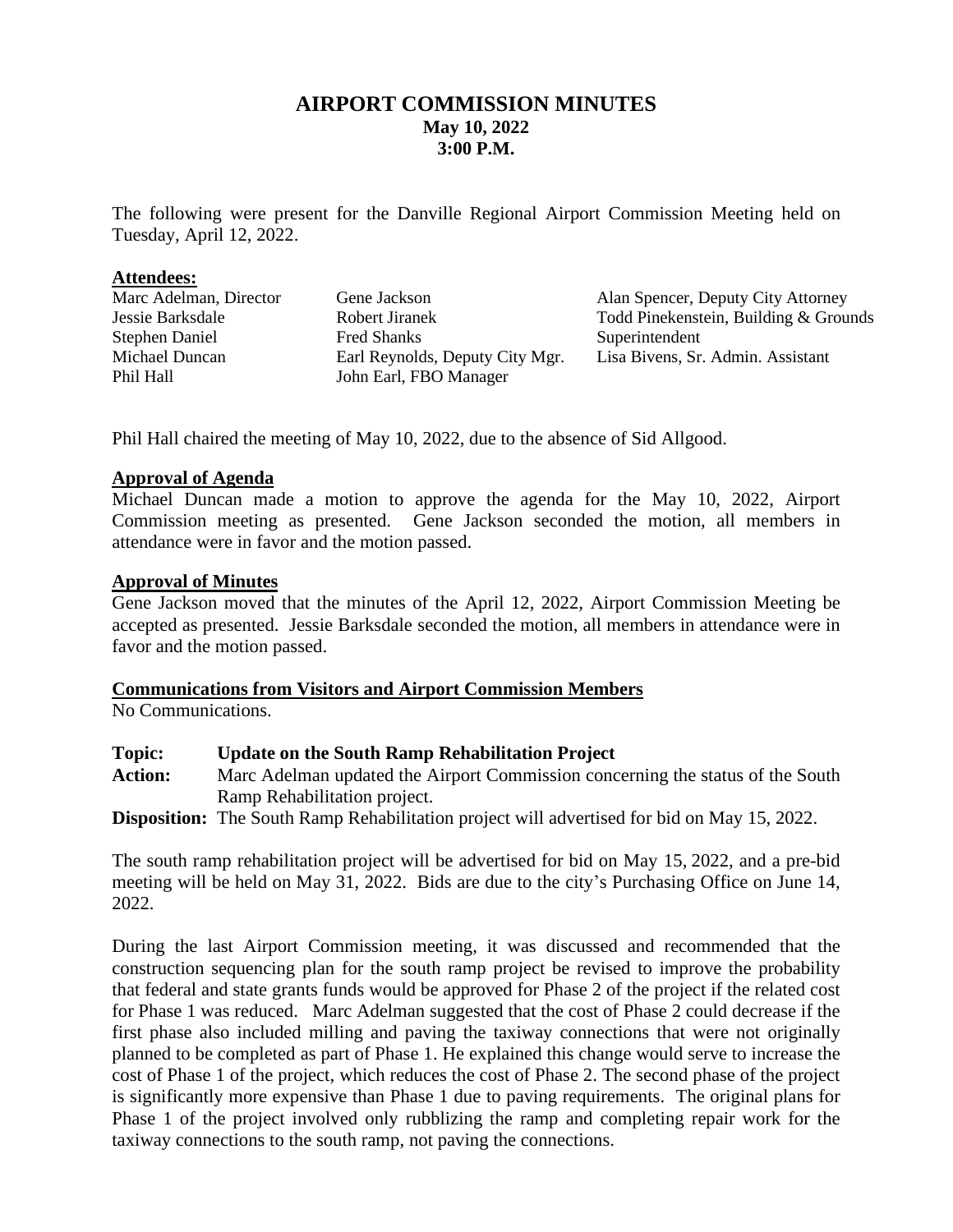# **Topic: Update on the South Ramp Rehabilitation Project (***Continued***)**

The base bid for the south ramp project calls for contractors to provide prices for completing construction work for each phase of the project in the event the Federal Aviation Administration (FAA) is unable to fully fund the work under one grant. Constractors will also provide pricing for an alternate bid to complete both phases of the project through one grant award that would involve rubblizing the ramp, milling and paving the taxiway connections and paving the south ramp. The estimated cost to complete work related to the alternate bid is \$5,208,275.

Identified below are the major work activities planned for each phase of the south ramp project. It is anticipated that due to the estimated total project cost that the FAA will provide limited funding and the construction work will need to be completed in two separate phases.

## **Phase 1**

- The concrete sections of the South Ramp to be rubblized and sealed
- An underdrain will be installed along the eastern side of the ramp
- The distressed areas of the taxiway connections to the ramp will be reconstructed
- Other areas of the taxiway connections will be milled to correct grades

## **Phase 2**

• A five-inch asphalt overlay of the South Ramp will be completed

Discussion continued.

## **Topic: Update on the Terminal Building Renovation Project**

**Action:** Marc Adelman updated the Airport Commission on the status of the Terminal Building Renovation project.

**Disposition:** A project status update meeting will be held next week

Marc Adelman updated the Airport Commission on the status of the Terminal Building Renovation project. As identified below, he clarified the work activities currently underway.

#### **Phase 1**

- All drywall work completed except for one section in the new pilot shower area
- Painting work began on May  $8<sup>th</sup>$
- A change order is needed for the shower which should be completed this summer
- Sliding glass door area to the main lobby area demolition work has not begun
- New ceiling tiles and light fixtures will be installed after painting begins

## **Phase 2**

• Phase 2 will begin after the north end of the terminal is completed and will involve the following work; the bathrooms located on the south side of the terminal will be expanded, the light fixtures in the south side of the terminal will be replaced and the existing airside canopy will be demolished and a new canopy will be installed. The existing concrete located under the airside canopy will be demolished and brick pavers will be installed. The existing grass areas located on airside will be paved.

Marc Adelman mentioned that the shower unit had to be reordered. The contactor originally ordered a shower unit that could not fit through the doors, so a new shower unit had to be ordered that comes in pieces and will be put together. In addition, the sliding glass door that will be located between the new FBO office area and the terminal lobby is not expected to arrive until late July. Discussion continued.